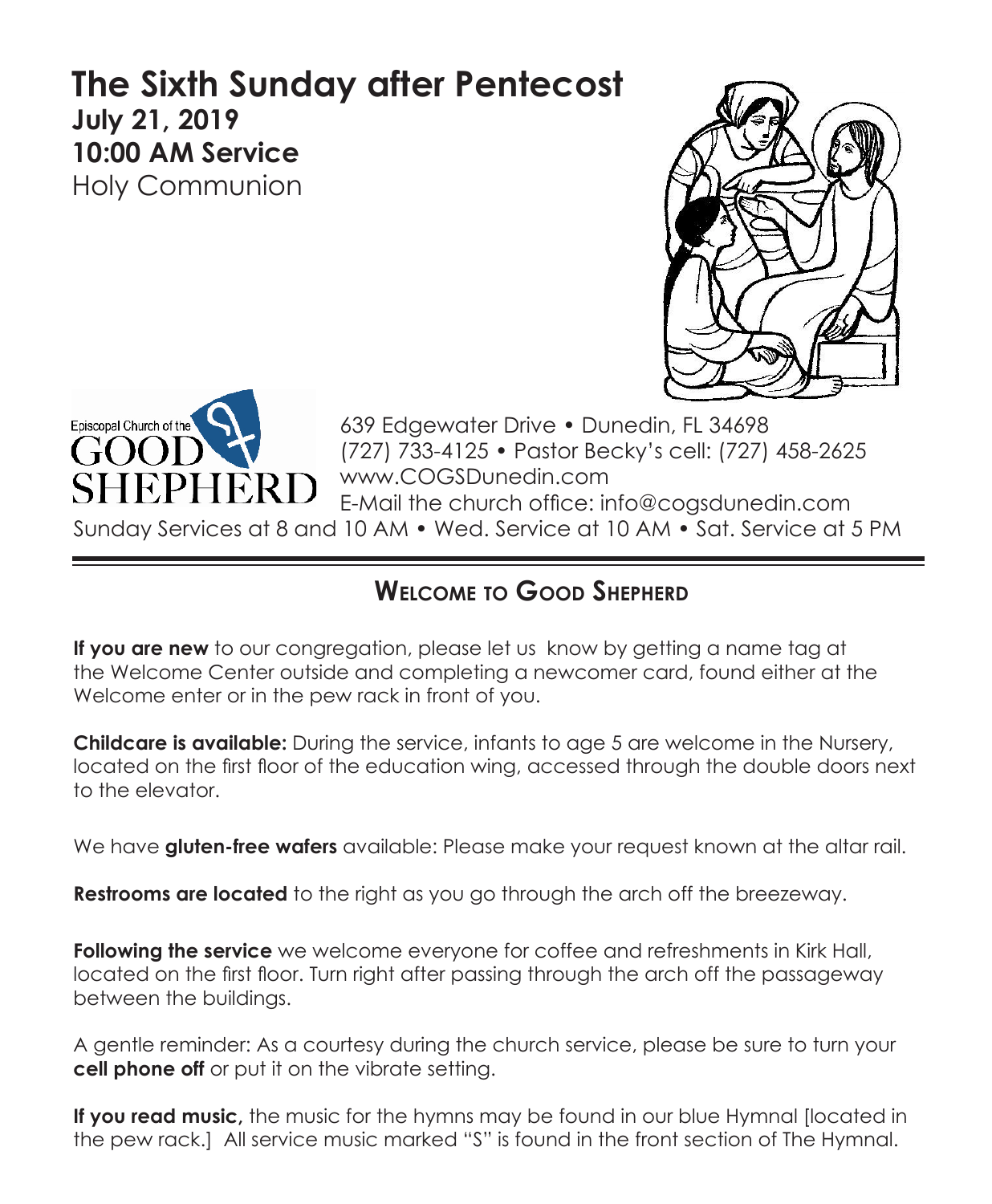## **Gathering for Worship**

*[During the Prelude, please prepare for worship by observing attentive silence.]*

| <b>PRELUDE</b>                        | Mass for the Convents                                                                                                                | F. Couperin |
|---------------------------------------|--------------------------------------------------------------------------------------------------------------------------------------|-------------|
| [Please stand when the chimes sound.] |                                                                                                                                      |             |
|                                       | Symbols in the Bulletin: $\mathbb D$ Priest, $\mathbb D$ Deacon, $\mathbb Q$ Congregation, $\mathbb L$ Leader, $\mathbb D$ Everyone. |             |
| <b>GATHERING HYMN</b>                 | The God of Abraham                                                                                                                   | 401         |

C *The God of Abraham praise, who reigns enthroned above; Ancient of everlasting days, and God of love; the Lord, the great I AM, by earth and heaven confessed: we bow and bless the sacred Name for ever blest.*

*He by himself hath sworn: we on his oath depend; we shall, on eagle-wings upborne, to heaven ascend: we shall behold his face, we shall his power adore, and sing the wonders of his grace for evermore.*

*The whole triumphant host give thanks to God on high; "Hail, Father, Son, and Holy Ghost!" they ever cry; hail, Abraham's Lord divine! With heaven our songs we raise; all might and majesty are thine, and endless praise.*

# **Welcome, Announcements and Mission Moment**

*[Please be seated.]*

## **Acclamation**

*[Please stand.]*

- P Blessed be God: Father, Son, and Holy Spirit.
- C **And blessed be his kingdom, now and for ever. Amen.**

## **Collect for Purity**

- P Let us pray together…
- C **Almighty God, to you all hearts are open, all desires known, and from you no secrets are hid: Cleanse the thoughts of our hearts by the inspiration of your Holy Spirit, that we may perfectly love you, and worthily magnify your holy Name; through Christ our Lord. Amen.**

**Hymn of Praise** *Come Sing, O Church, in Joy*

a *Come sing, O church, in joy! Come join, O church, in song! For Christ the Lord has led us through the ages long! In bold accord, come celebrate the journey now and praise the Lord!*

*Long years have come and gone, and still God reigns supreme, empowering us to catch the vision, dream the dream! In bold accord, come celebrate the journey now and praise the Lord!*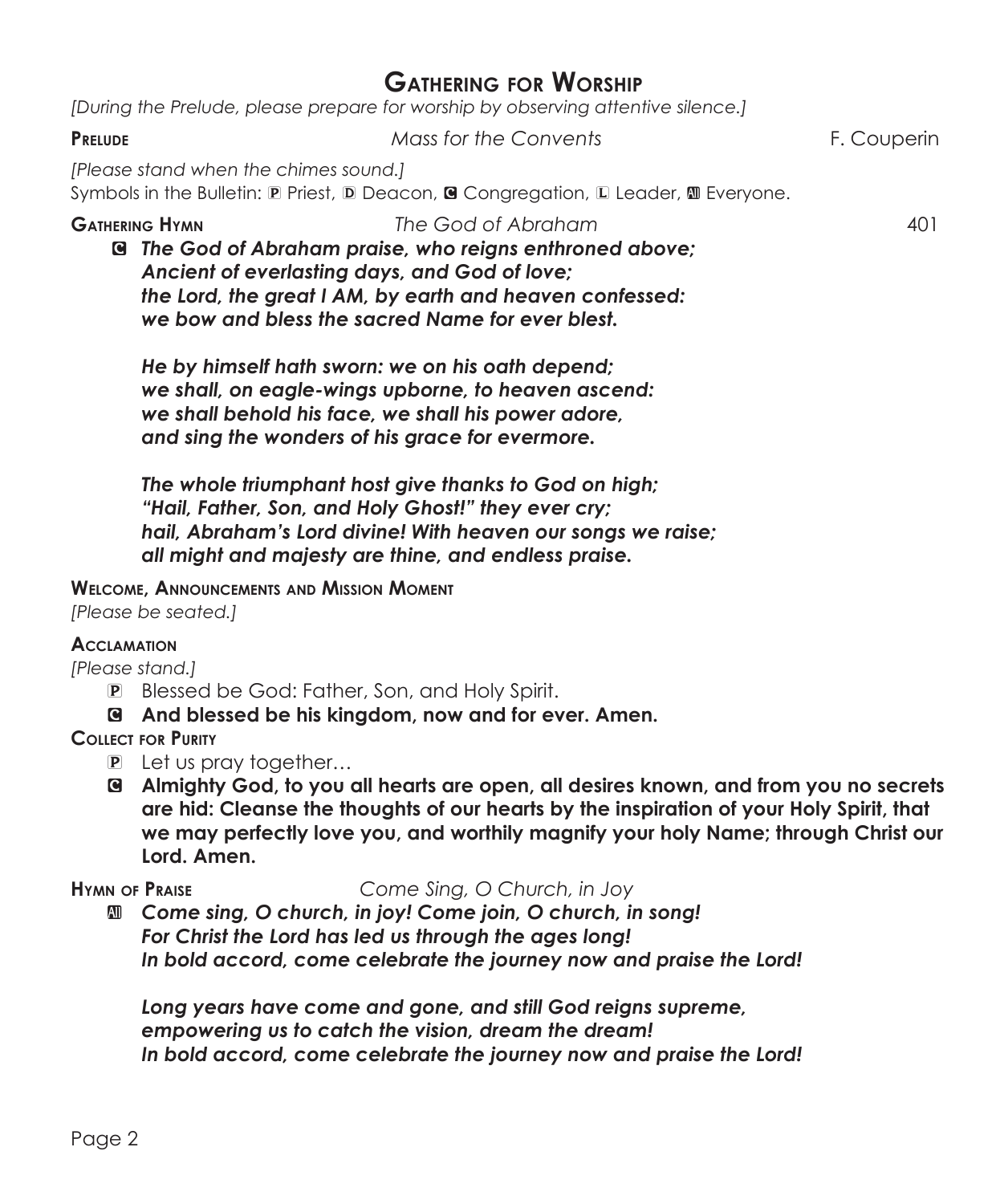## **Collect of the Day**

- P The Lord be with you.
- C **And also with you.**
- P Let us pray… Eternal God, you draw near to us in Christ, and you make yourself our guest. Amid the cares of our lives, make us attentive to your presence, that we may treasure your word above all else, through Jesus Christ, our Savior and Lord.

## C **Amen.**

# **WORD OF GOD**

**The Readings:** Genesis 18:1–10a • Psalm 63:1–8 • Ephesians 4:17–24 • Luke 10:38–42 *[Please be seated.]*

The First Reading:

L *The First Reading is taken from Genesis, chapter 18…*

 The Lord appeared to Abraham at the oaks of Mamre while he sat at the entrance of his tent in the day's heat. He looked up and suddenly saw three men standing near him. As soon as he saw them, he ran from his tent entrance to greet them and bowed deeply. He said, "Sirs, if you would be so kind, don't just pass by your servant. Let a little water be brought so you may wash your feet and refresh yourselves under the tree. Let me offer you a little bread so you will feel stronger, and after that you may leave your servant and go on your way—since you have visited your servant."

They responded, "Fine. Do just as you have said."

 So Abraham hurried to Sarah at his tent and said, "Hurry! Knead three seahs of the finest flour and make some baked goods!" Abraham ran to the cattle, took a healthy young calf, and gave it to a young servant, who prepared it quickly. Then Abraham took butter, milk, and the calf that had been prepared, put the food in front of them, and stood under the tree near them as they ate.

They said to him, "Where's your wife Sarah?"

And he said, "Right here in the tent."

Then one of the men said, "I will definitely return to you about this time next year. Then your wife Sarah will have a son!"

- L The Word of the Lord.
- C **Thanks be to God.**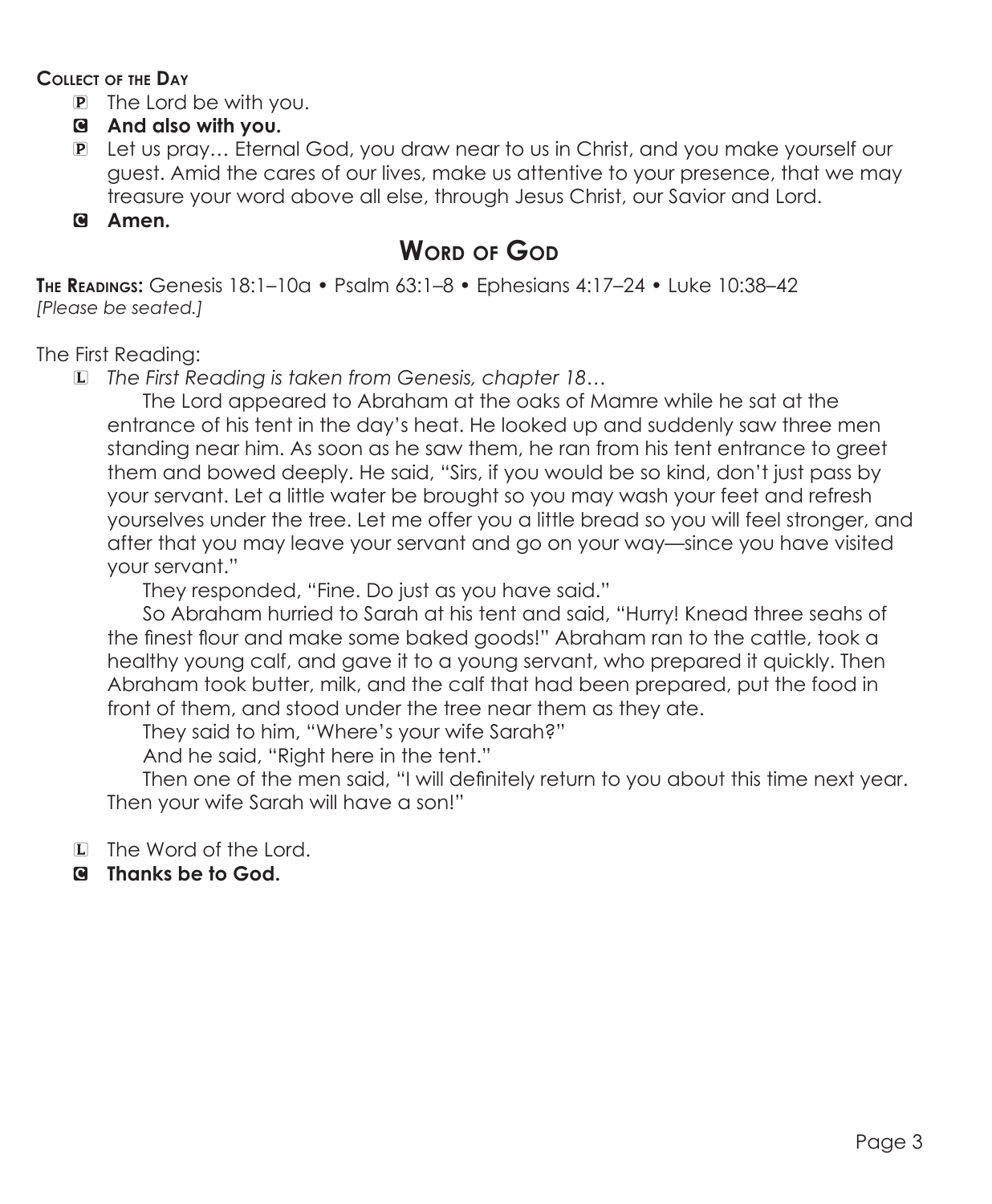Metrical Psalm 63: [Tune: *Rise Up, Ye Saints of God*]

*O God, you are my God; I seek you eagerly; My soul and body thirst for you In barren lands and dry.*

*I, therefore, gazed on you Within your holy place, That I might look upon your power, The glory of your face.*

*Your love is more than life; My lips shall give you praise; And in your Name I lift my hands, To bless you all my days.*

*My soul is well content, My mouth shall give you praise When I remember you at night And ponder all your ways.*

## *Your wings have sheltered me, My helper in the past; My soul, Lord, clings to you alone, Your right hand holds me fast.*

The Second Reading:

L *The Second Reading is taken from Ephesians, chapter 4…*

So I'm telling you this, and I insist on it in the Lord: you shouldn't live your life like the Gentiles anymore. They base their lives on pointless thinking, and they are in the dark in their reasoning. They are disconnected from God's life because of their ignorance and their closed hearts. They are people who lack all sense of right and wrong, and who have turned themselves over to doing whatever feels good and to practicing every sort of corruption along with greed.

 But you didn't learn that sort of thing from Christ. Since you really listened to him and you were taught how the truth is in Jesus, change the former way of life that was part of the person you once were, corrupted by deceitful desires. Instead, renew the thinking in your mind by the Spirit and clothe yourself with the new person created according to God's image in justice and true holiness.

- L The Word of the Lord.
- C **Thanks be to God.**

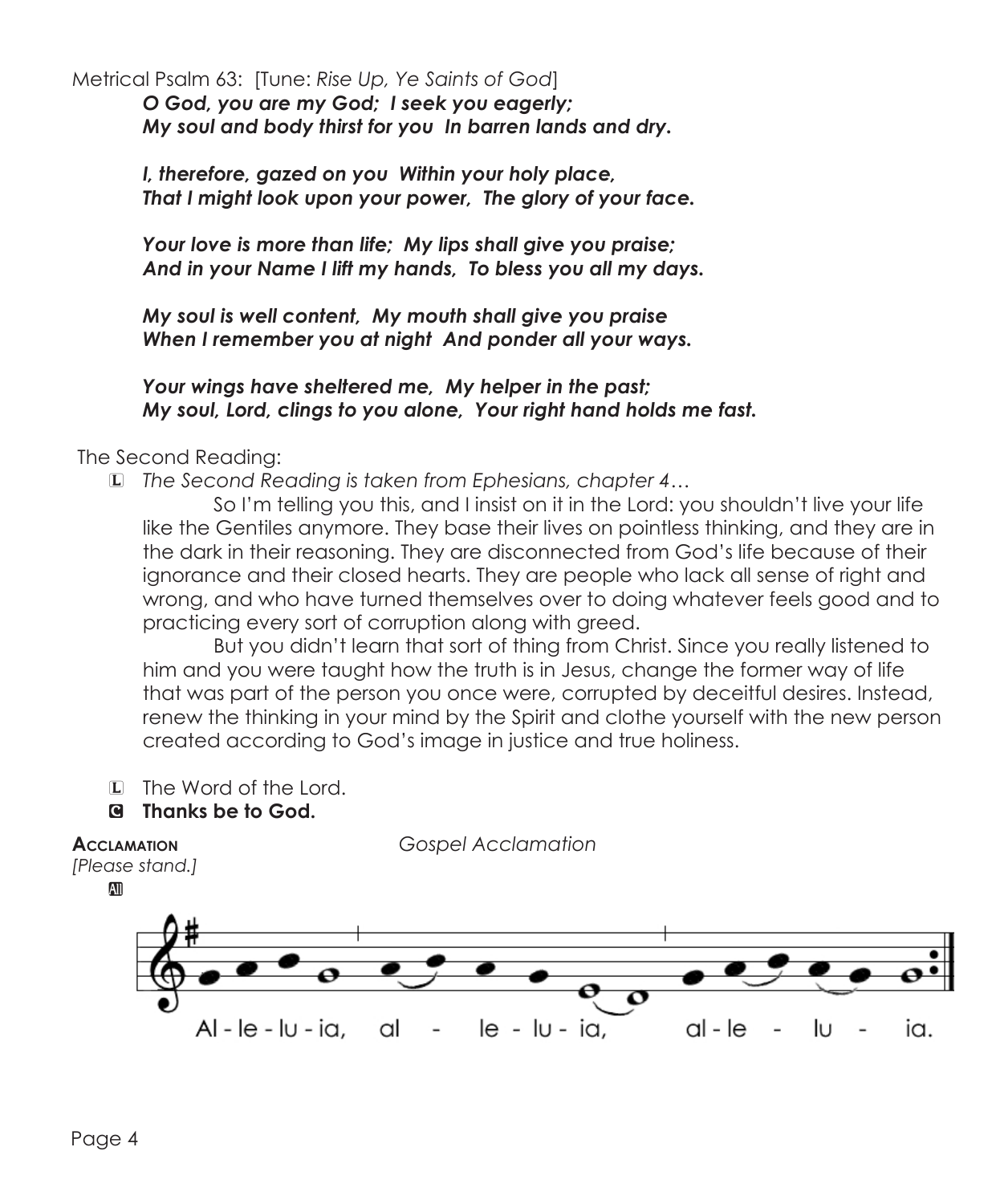The Gospel:

- D The Holy Gospel of our Lord Jesus Christ according to Luke.
- C **Glory to you, Lord Christ.**
- D While Jesus and his disciples were traveling, Jesus entered a village where a woman named Martha welcomed him as a guest. She had a sister named Mary, who sat at the Lord's feet and listened to his message. By contrast, Martha was preoccupied with getting everything ready for their meal. So Martha came to him and said, "Lord, don't you care that my sister has left me to prepare the table all by myself? Tell her to help me."

The Lord answered, "Martha, Martha, you are worried and distracted by many things. One thing is necessary. Mary has chosen the better part. It won't be taken away from her."

- D The Gospel of the Lord.
- C **Praise to you, Lord Christ.**

**SERMON** Becky Robbins-Penniman

*[Please be seated.]*

**Sermon Hymn** *Blessed Jesus, at Thy Word* 440

*[Please stand.]*

 $\Box$  Blessed Jesus, at thy word we are gathered all to hear thee; *let our hearts and souls be stirred now to seek and love and fear thee; by thy teachings pure and holy, drawn from earth to love thee solely.*

*All our knowledge, sense, and sight lie in deepest darkness shrouded, till thy Spirit breaks our night with the beams of truth unclouded; thou alone to God canst win us; thou must work all good within us.*

*Gracious Lord, thyself impart! Light of Light, from God proceeding, open thou our ears and heart, help us by thy Spirit's pleading. Hear the cry thy Church upraises; hear, and bless our prayers and praises.*

**The Nicene Creed**

a **We believe in one God, the Father, the Almighty, maker of heaven and earth, of all that is, seen and unseen.**

 **We believe in one Lord, Jesus Christ, the only Son of God, eternally begotten of the Father, God from God, Light from Light, true God from true God, begotten, not made, of one Being with the Father. Through him all things were made. For us and for our salvation he came down from heaven: by the power of the Holy Spirit he became incarnate from the Virgin Mary, and was made man. For our sake he was crucified under Pontius Pilate; he suffered death and was buried. On the third day he rose again in accordance with the Scriptures; he ascended into heaven and is seated at the right hand of the Father. He will come again in glory to judge the living and the dead, and his kingdom will have no end.**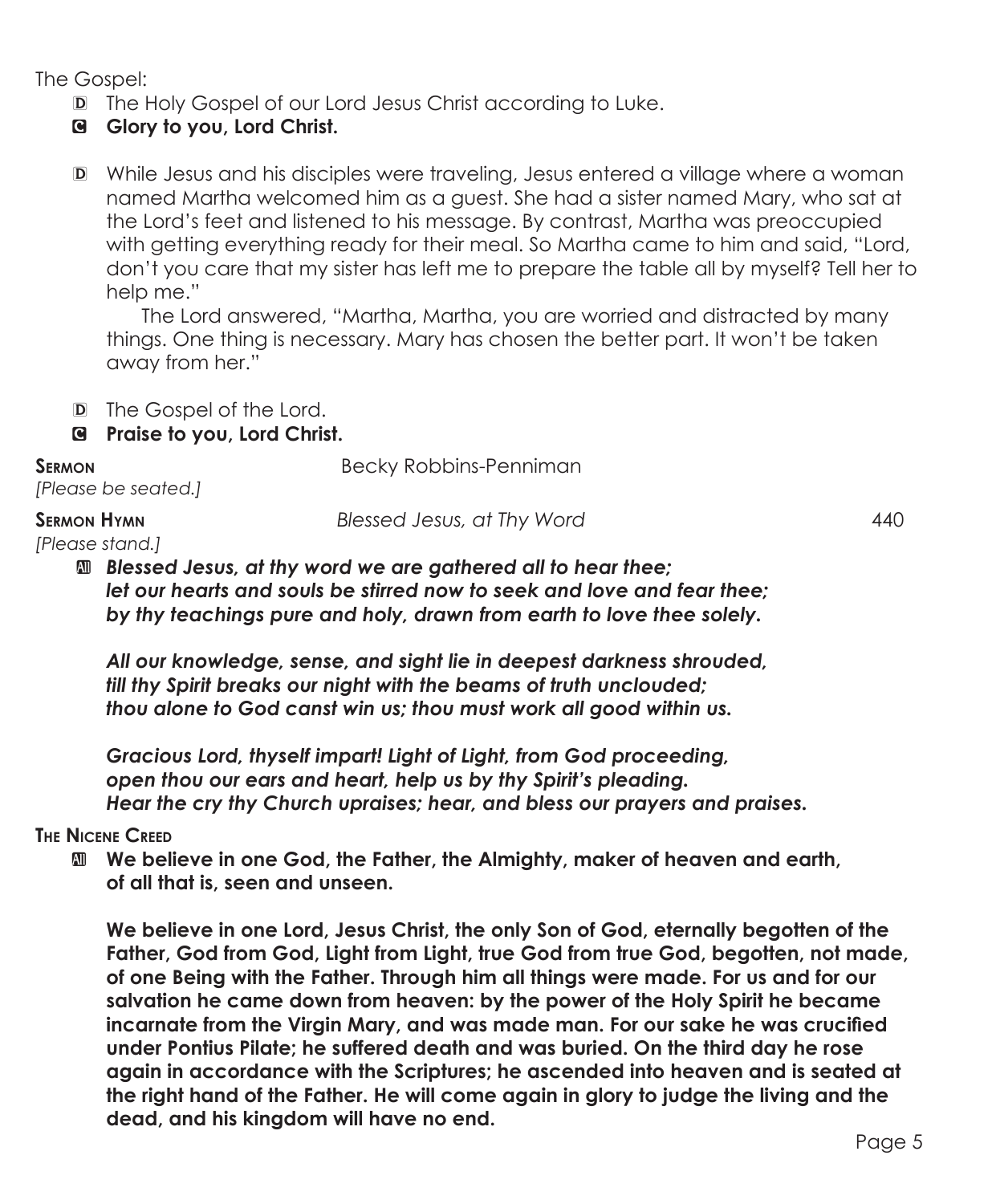**We believe in the Holy Spirit, the Lord, the giver of life, who proceeds from the Father and the Son. With the Father and the Son he is worshiped and glorified. He has spoken through the Prophets. We believe in one holy catholic and apostolic Church. We acknowledge one baptism for the forgiveness of sins. We look for the resurrection of the dead, and the life of the world to come. Amen.**

### **Prayers of the People**

*[Please stand, kneel, or sit, as you choose.]*

- D Heavenly Father, you have promised to hear when we pray in the name of your Son. Therefore, in confidence and trust we pray for the Church.
- L Father, enliven the Church for its mission,
- C **that we may be salt of the earth and light to the world.**
- L Breathe fresh life into your people.
- C **Give us power to reveal Christ in word and action.**
- L We pray for the world: we pray for our elected leaders, and implore that you will lead us and every nation into the ways of justice and peace. God of truth, inspire with your wisdom those whose decisions affect the lives of others
- C **that all may act with integrity and courage.**
- L Give grace to all whose lives are linked with ours.
- C **May we serve Christ in one another, and love as he loves us.**
- L We pray for the community, especially those listed in the weekly bulletin, and for those in need, especially … [*add names from notebook*] and those we now name aloud or in our hearts [*leave time…*]. God of hope, comfort and restore all who suffer in body, mind or spirit, and make us willing agents of your compassion.
- C **Strengthen us as we share in making people whole, that all may know the power of your healing love.**
- L We give you thanks for all the blessings of this life, especially the flowers given today and for the blessings that we now name silently or aloud. [*Leave time…*] Awaken in us a sense of wonder for the earth and all that is in it.
- C **Teach us to care creatively for its resources.**
- L We remember those who have died and those who mourn especially… [*add names from notebook*]. We remember with thanksgiving those near to us whose absence still leaves a hole in our hearts; I invite you to say their names, silently or aloud [*leave time …*]. We pray for all who have died in the faith of Christ, and those whose faith is known to you alone.
- C **Father, into your hands we commend them.**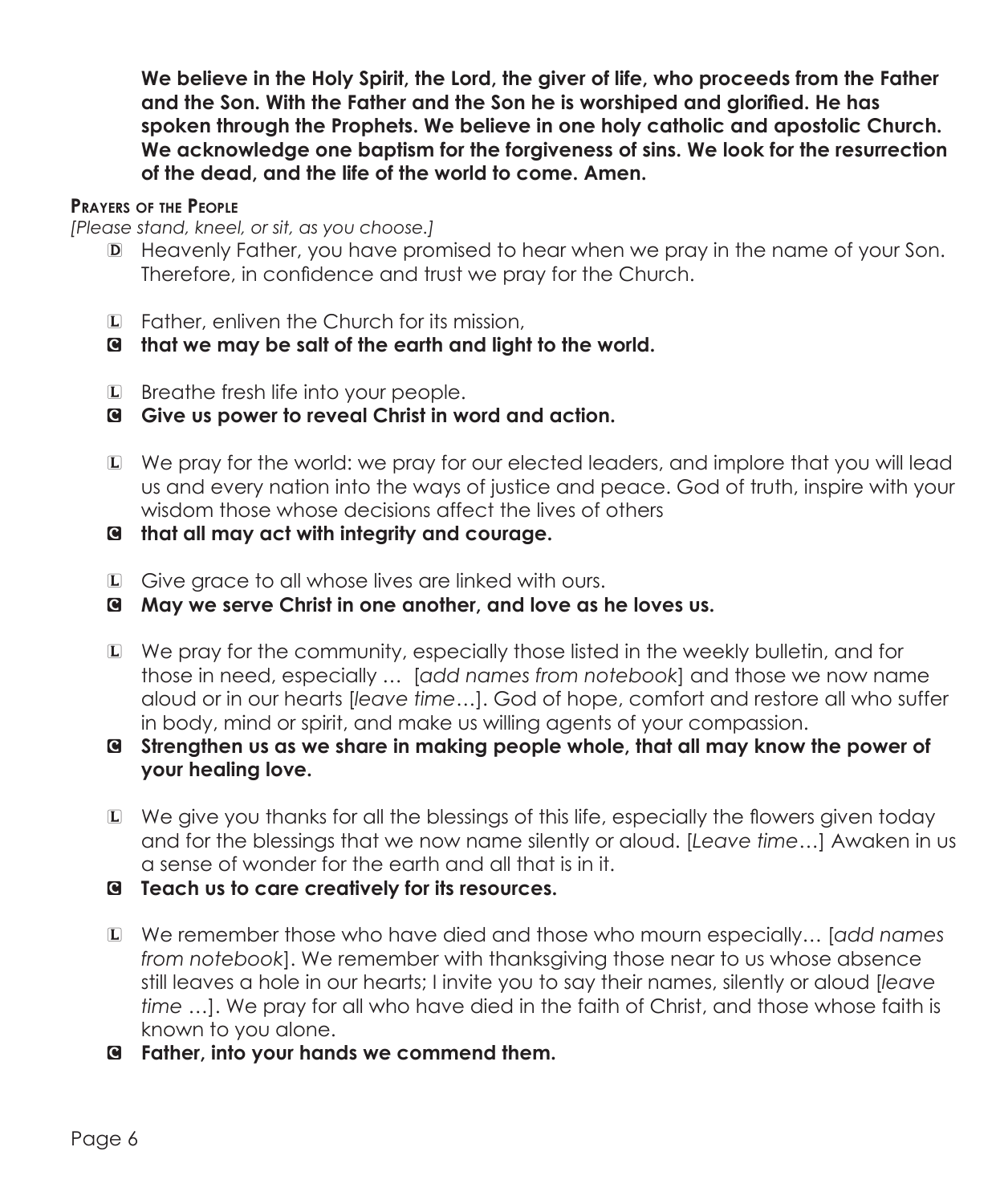- L Lord, you have called us to serve you. We pray for ourselves and our ministries.
- C **Grant that we may walk in your presence: your love in our hearts, your truth in our minds, your strength in our wills, until, at the end of our journey, we know the joy of our homecoming and the welcome of your embrace, through Jesus Christ our Lord. Amen.**

## **Confession and Absolution**

*[Please stand or kneel, as you choose.]*

- D Let us confess our sins to God. [*Silence is kept.*] God of all mercy…
- C **we confess that we have sinned against you, opposing your will in our lives. We have denied your goodness in each other, in ourselves, and in the world you have created. We repent of the evil that enslaves us, the evil we have done, and the evil done on our behalf. Forgive, restore, and strengthen us through our Savior Jesus Christ, that we may abide in your love and serve only your will. Amen.**
- P Almighty God have mercy on you, forgive you all your sins through our Lord Jesus Christ, strengthen you in all goodness, and by the power of the Holy Spirit keep you in eternal life.
- **M** Amen

## **Prayers and Blessings**

[Those celebrating birthdays, anniversaries or special occasions may receive an individual blessing.]

## **Children's Message**

## **The Greeting of Peace**

*[Please stand.]*

- P The peace of the Lord be always with you.
- C **And also with you.** (*All may greet one another in the name of the Lord.*)

## **The Holy Communion**

## **Offertory Sentence**

D I appeal to you, brethren, by the mercies of God, to present yourselves as a living sacrifice, holy and acceptable to God, which is your spiritual worship. Bring your tithes, gifts and offerings with a heart full of gladness.

**Offertory** *Christ, Be Beside Me*

*[Please be seated.]*

## **Presentation**

*[Please stand when the plates are given to the Deacon.]*

D We gladly present the fruits of our lives to the God who creates us, redeems us and sustains us. May we have the grace to use them to heal God's world.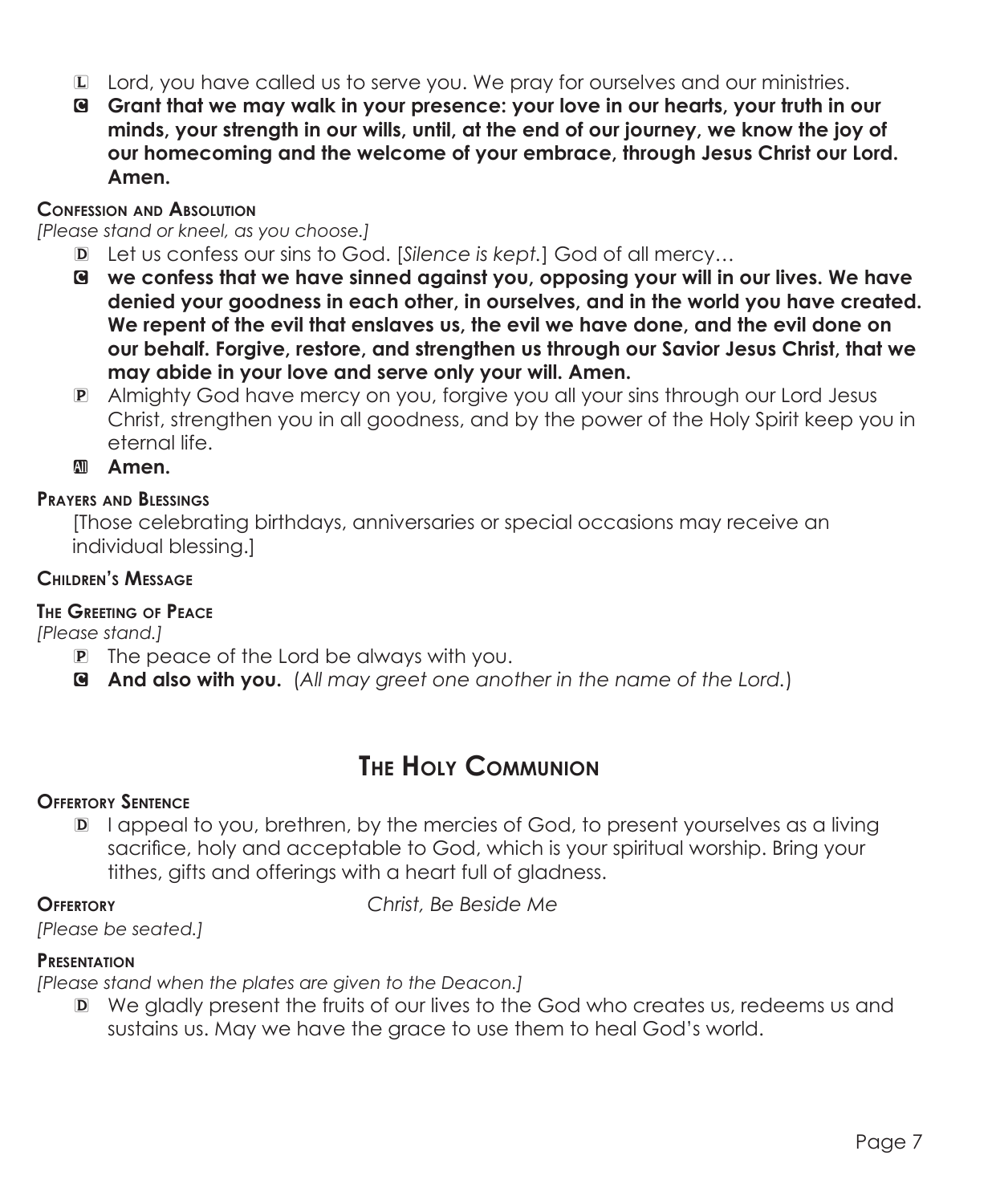a *For the fruit of all creation, thanks be to God. For these gifts to ev'ry nation, thanks be to God. For the plowing, sowing, reaping, silent growth while we are sleeping, future needs in earth's safekeeping, thanks be to God.*

*For the harvests of the Spirit, thanks be to God. For the good we all inherit, thanks be to God. For the wonders that astound us, for the truths that still confound us, most of all, that love has found us, thanks be to God.*

**Eucharistic Prayer** [Enriching Our Worship 2]

- P The Lord be with you.
- C **And also with you**.
- P Lift up your hearts.
- C **We lift them to the Lord**.
- P Let us give thanks to the Lord our God.
- C **It is right to give our thanks and praise.**
- P We praise you and we bless you, holy and gracious God, source of life abundant. From before time you made ready the creation. Your Spirit moved over the deep and brought all things into being: sun, moon, and stars; earth, winds, and waters; and every living thing. Glory and honor and praise to you, holy and living God, for you are the source of light and life; you made us in your image, and called us to new life in Jesus Christ our Lord. And so this day we join with Saints and Angels in the chorus of praise that rings through eternity, lifting our voices to magnify you as we sing:

**Sanctus** *Holy, Holy, Holy Lord* S125

## *Holy, holy, holy Lord, God of power and might, heaven and earth are full of your glory. Hosanna in the highest. Hosanna in the highest. Blessed is he who comes in the name of the Lord. Hosanna in the highest. Hosanna in the highest.*

*[Please stand or kneel, as you choose.]*

P Time and again you called us to live in the fullness of your love. But we rebelled against you, and wandered far away; and yet, as a mother cares for her children, and as a father cherishes his family, you would not forget us. To deliver us from the power of sin and death and to reveal the riches of your grace, you looked with favor upon Mary, your willing servant, that she might conceive and bear a son, Jesus the holy child of God. Living among us, Jesus loved us. He broke bread with outcasts and sinners, healed the sick, and proclaimed good news to the poor. He yearned to draw all the world to himself, yet we were heedless of his call to walk in love. Then, the time came for him to complete upon the cross the sacrifice of his life, and to be glorified by you.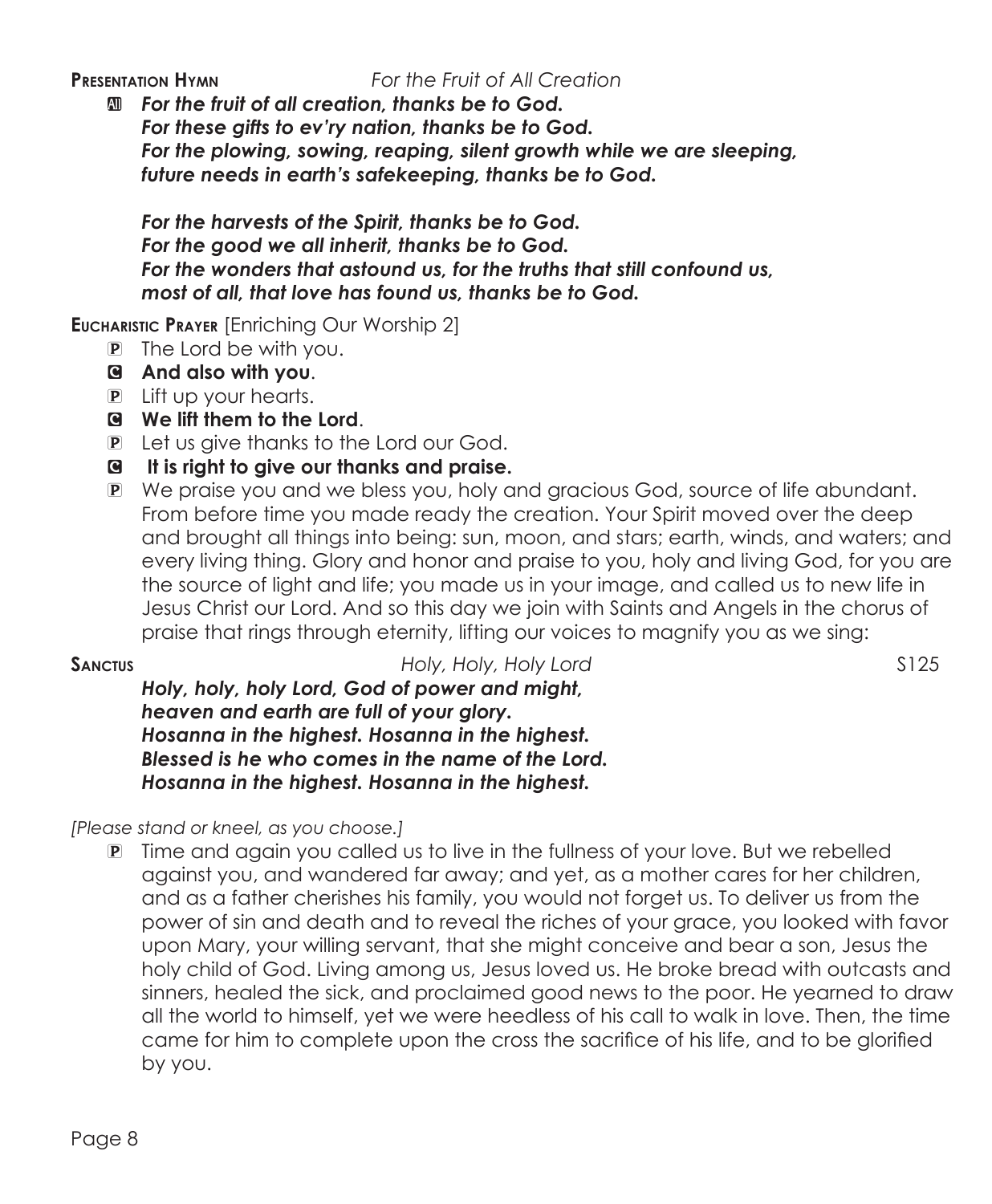P On the night before he died for us, Jesus was at table with his friends. He took bread, gave thanks to you, broke it, and gave it to them, and said: "Take, eat: This is my Body, which is given for you. Do this for the remembrance of me."

 As supper was ending, Jesus took the cup of wine. Again, he gave thanks to you, gave it to them, and said: "Drink this, all of you: This is my Blood of the new Covenant, which is poured out for you and for all for the forgiveness of sins. Whenever you drink it, do this for the remembrance of me."

- a **Now gathered at your table, O God of all creation, and remembering Christ, crucified and risen, who was and is and is to come, we offer to you our gifts of bread and wine, and ourselves, a living sacrifice. Pour out your Spirit upon these gifts that they may be the Body and Blood of Christ. Breathe your Spirit over the whole earth and make us your new creation, the Body of Christ given for the world you have made. In the fullness of time bring us, with all your saints, from every tribe and language and people and nation, to feast at the banquet prepared from the foundation of the world.**
- P Through Christ and with Christ and in Christ, in the unity of the Holy Spirit, to you be honor, glory, and praise, for ever and ever.
- C **AMEN.**

## **The Lord's Prayer**

- P And now as our Savior Christ has taught us, we are bold to say,
- a **Our Father, who art in heaven, hallowed be thy Name, thy kingdom come, thy will be done, on earth as it is in heaven. Give us this day our daily bread. And forgive us our trespasses, as we forgive those who trespass against us. And lead us not into temptation, but deliver us from evil. For thine is the kingdom, and the power, and the glory, for ever and ever. Amen.**

## **The Breaking of the Bread**

- P Bread and Wine: God's holy gifts for God's holy people.
- C **May we who share these gifts be found in Christ and Christ in us.**

*Jesus, Lamb of God* S164

- a *Jesus, Lamb of God: Have mercy on us. Jesus, bearer of our sins: Have mercy on us. Jesus, redeemer, redeemer of the world: Give us your peace, give us your peace.*
- P The Gifts of God for the People of God. Take them in remembrance that Christ died for you, and feed on him in your hearts by faith, with thanksgiving.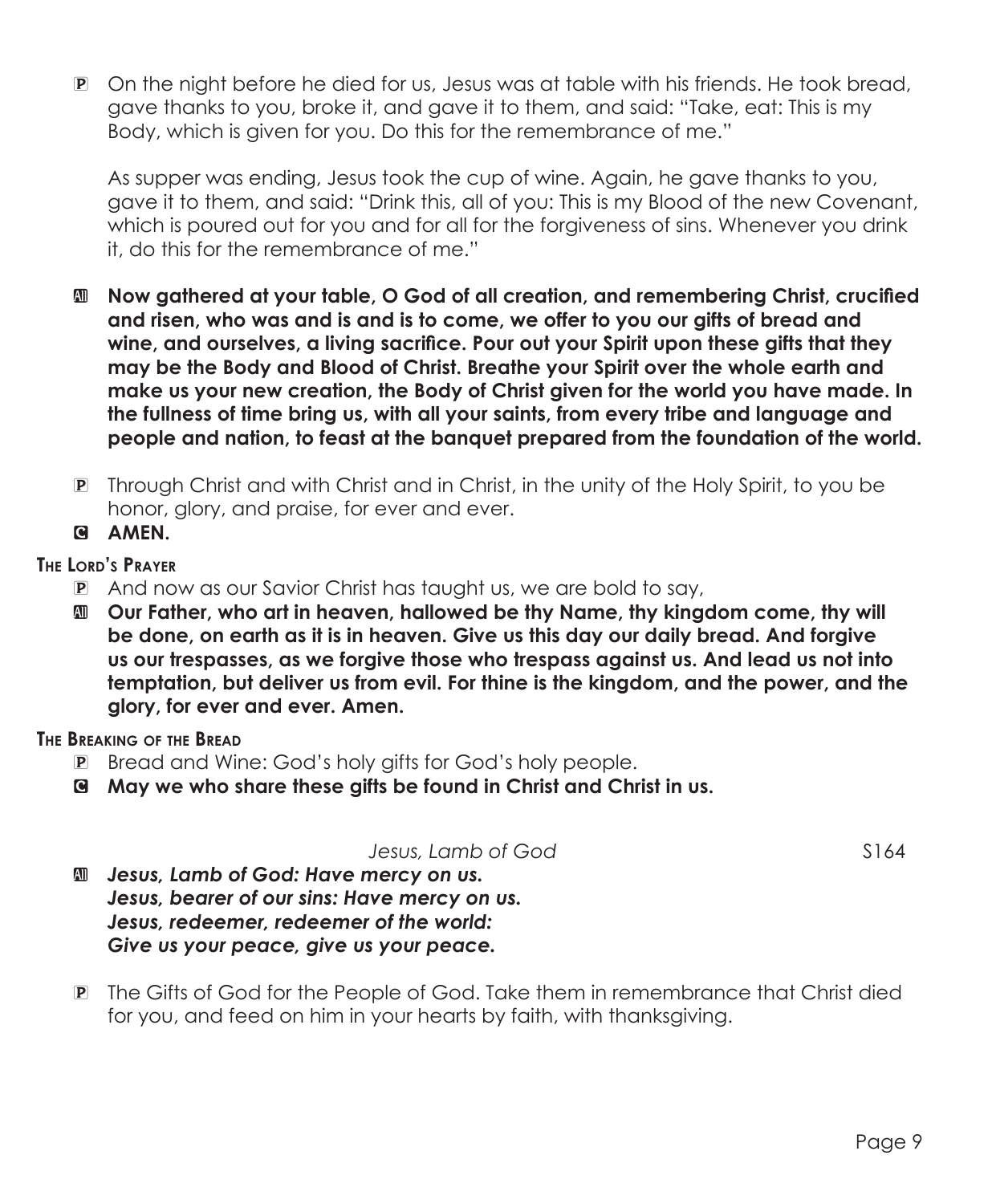*[You may be seated. All are welcome at the Lord's Table. Please follow the directions of the usher, who*  will let you know when it's your turn to go to the altar rail. You may stand or kneel. To receive, hold your *hands in front of you, one palm over the other. The priest will place a wafer there. You may either consume it immediately, and then sip from the cup of wine when it comes to you, or, you may wait and dip the wafer into the wine. When you are finished, please return to your seat by the side aisle.]*

### **Our Prayer Team will be in the south narthex (at the back of the church) during Holy Communion to pray with you for healing, guidance, a loved one, or anything else on your heart.**

**Choir Hymn** *[Please remain seated.]*

**Chant** *Come, My Way* 487

*[Please repeat this chant until the musician stops playing the tune.]*

*Come, my Way, my Truth, my Life: such a way as gives us breath; such a truth as ends all strife; such a life as killeth death.*

*Come, my Light, my Feast, my Strength: such a light as shows a feast; such a feast as mends in length; such a strength as makes his guest.*

*Come, my Joy, my Love, my Heart: such a joy as none can move; such a love as none can part; such a heart as joys in love.*

### **Post Communion Prayer**

*[Please stand or kneel, as you choose.]*

- P Let us pray…
- C **Loving God, we give you thanks for restoring us in your image and nourishing us with spiritual food in the Sacrament of Christ's Body and Blood. Now send us forth a people, forgiven, healed, renewed; that we may proclaim your love to the world and continue in the risen life of Christ our Savior. Amen.**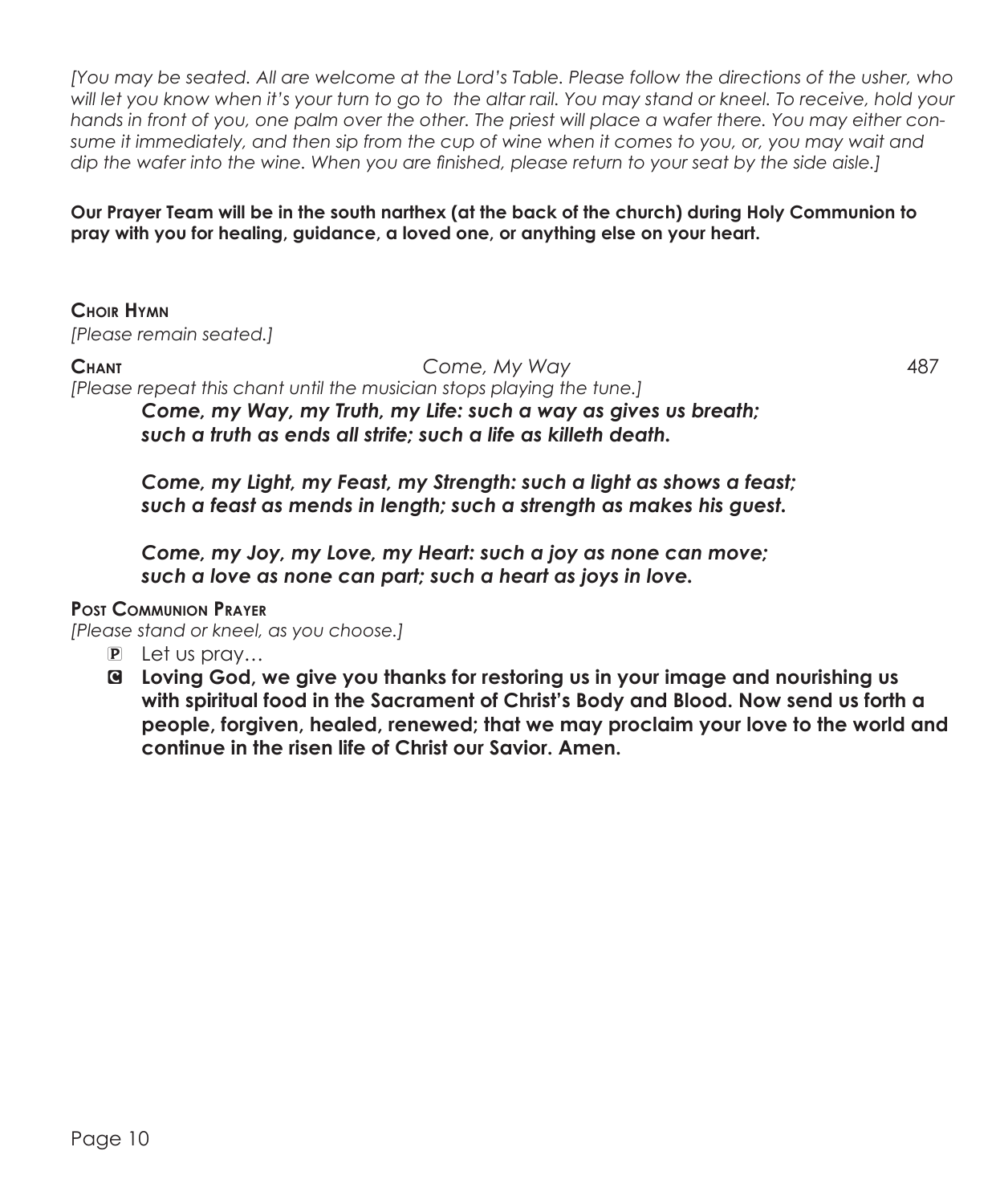## **The Blessing**

*[Please stand.]*

P Live without fear: your Creator has made you holy, has always protected you, and loves you unconditionally. Go in peace to follow the Way of Jesus, and as you journey, the blessing of God, Father, Son and Holy Spirit, be with you now and always.

C **Amen.**

**Sending Hymn** *Blest Be the Tie That Binds*

a *Blest be the tie that binds our hearts in Christian love; the unity of heart and mind is like to that above.*

*Before our Father's throne we pour our ardent prayers; our fears, our hopes, our aims are one, our comforts and our cares.*

*We share our mutual woes, our mutual burdens bear, and often for each other flows the sympathizing tear.*

*From sorrow, toil, and pain, and sin we shall be free; and perfect love and friendship reign through all eternity.*

## **The Dismissal**

P Let us go forth into the world, rejoicing in the power of the Spirit.

C **Thanks be to God!** 

**PostLube Grand jeu Grand jeure** *Grand jeu* **F. Couperin** 

*Scripture taken from the Common English Bible®, CEB® Copyright © 2010, 2011 by Common English Bible.™ Used by permission. All rights reserved worldwide.*

*Selections of the liturgy are taken from The Hymnal 1982, © 1985 by The Church Pension Fund. All rights reserved. Reprinted under One License.net # A-711594*